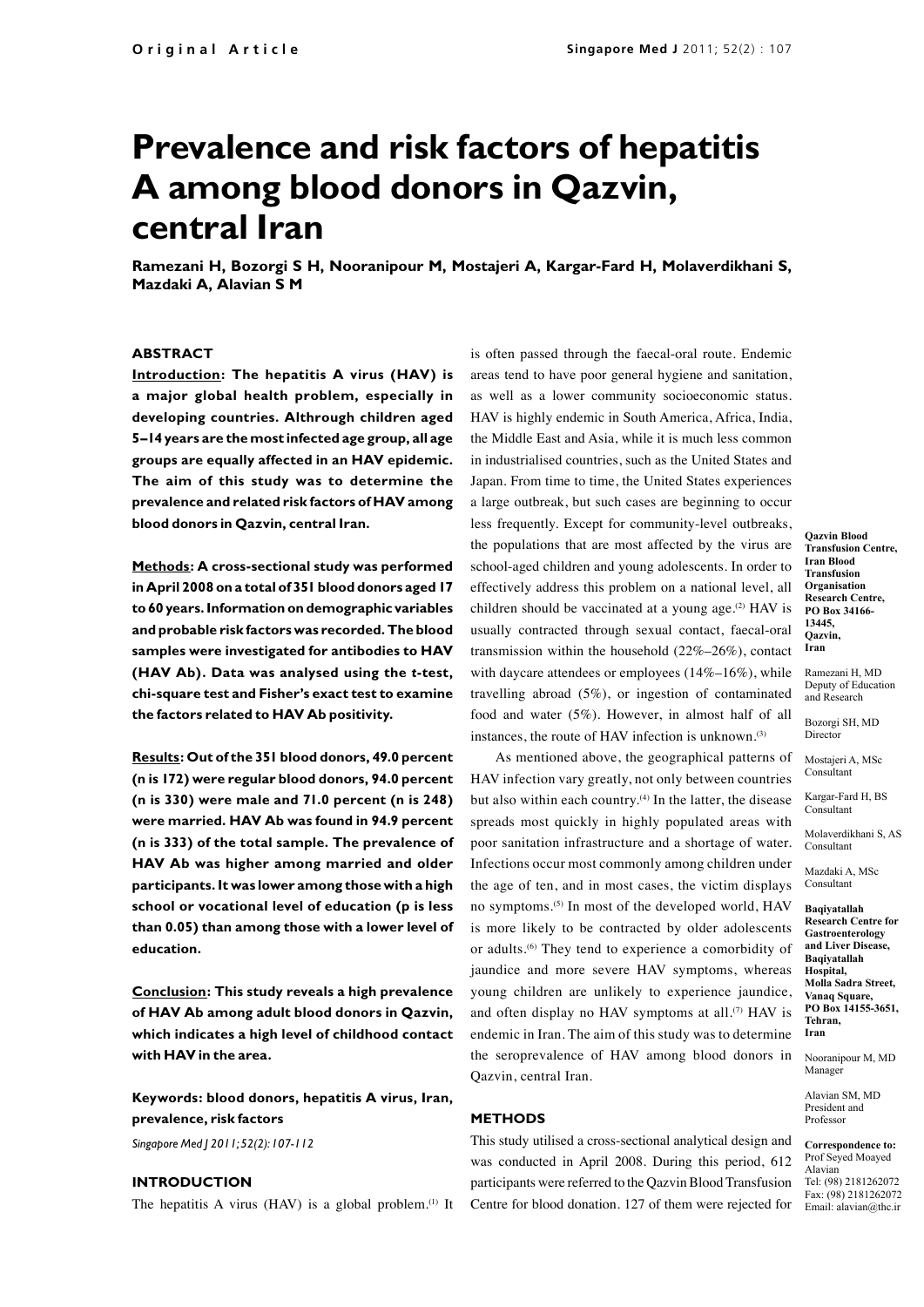| Variable                      | No. (%)      |            | p-value    |
|-------------------------------|--------------|------------|------------|
|                               | Participants | HAV Ab +ve |            |
| Gender                        |              |            |            |
| Female                        | 21(6.0)      | 21(100.0)  | 0.272      |
| Male                          | 330 (94.0)   | 312 (94.5) |            |
| <b>Marital Status</b>         |              |            |            |
| Single                        | 103(29.3)    | 91 (88.3)  | $< 0.001*$ |
| Married                       | 248 (70.7)   | 242 (97.6) |            |
| Type of blood donor           |              |            |            |
| First-time donor              | 105 (29.9)   | 99 (94.3)  | 0.305      |
| History of several donations  | 74(21.1)     | 68 (91.9)  |            |
| Regular donor                 | 172 (49.0)   | 166 (96.5) |            |
| Level of education            |              |            |            |
| Without a high school diploma | 125 (35.6)   | 121 (96.8) | 0.397      |
| Illiterate                    | 3(0.9)       |            |            |
| Below high school level       | 122(34.8)    |            |            |
| High school graduate          | 146(41.6)    | 136 (93.2) |            |
| University or higher          | 80 (22.8)    | 76 (95.0)  |            |
| Associate degree              | 33 (9.4)     |            |            |
| Bachelor degree               | 40 $(11.4)$  |            |            |
| Graduate degree               | 7(2.0)       |            |            |
| Occupation                    |              |            |            |
| Training and education        | 37 (10.5)    | 31(83.8)   | $0.022*$   |
| Pupil                         | 4 (1.1)      |            |            |
| University student            | 27(7.7)      |            |            |
| Clergyman                     | 2(0.6)       |            |            |
| Educator                      | 4(1.1)       |            |            |
| Private jobs                  | 184 (52.4)   | 176 (95.7) |            |
| <b>Business owner</b>         | 116(33.0)    |            |            |
| Labourer                      | 63 (17.9)    |            |            |
| Driver                        | 3(0.9)       |            |            |
| Farmer                        | 2(0.6)       |            |            |
| At home                       | 36 (10.3)    | 36 (100.0) |            |
| Homemaker                     | 19(5.4)      |            |            |
| Unemployed                    | 9(2.6)       |            |            |
| Retired                       | 8(2.3)       |            |            |
| Employee                      | 94 (26.8)    | 90 (95.7)  |            |
| Conscript                     | 7(2.0)       |            |            |
| Military personnel            | 12(3.4)      |            |            |
| Staffer                       | 75 (21.4)    |            |            |

\* Denotes statistical significance.

HAV: hepatitis A virus

donation and were consequently excluded from the study due to either of the two reasons: (a) They had a risk factor for transmitting blood-borne infections, such as a history of intravenous drug use (IDU), unsafe sexual contact, blood transfusion, surgery, endoscopy or a spouse with a history of IDU; or (b) A blood donation would have been too risky for the donor due to hypertension, iron overload, anaemia, a history of drug consumption, a common cold, a cardiovascular disease, an endocrine disorder or a chronic disease, or the donor had plans to travel. Of the remaining 485 cases, 351 were available and agreed to complete the information forms, which formed the study population. The sample size was large enough, considering that HAV is endemic in Iran.

Information was collected through a questionnaire

and included sociodemographic data. The questionnaires were filled out by trained general practitioners, who also interviewed the participants. The demographic data collected included age, gender and marital status, while the socioeconomic data included the level of education, occupation, family income, number of household members, region of residence before ten years of age, and the availability of a bathroom and warm water in the home. Additional questions included information about the family history of jaundice and the number of blood donations.

Blood specimens were collected and tested by enzyme-linked immunosorbent assay (ELISA) for antibodies to HAV (HAV Ab) (Diasorin, Madrid, Spain), antibodies to the human immunodeficiency virus (HIV Ab)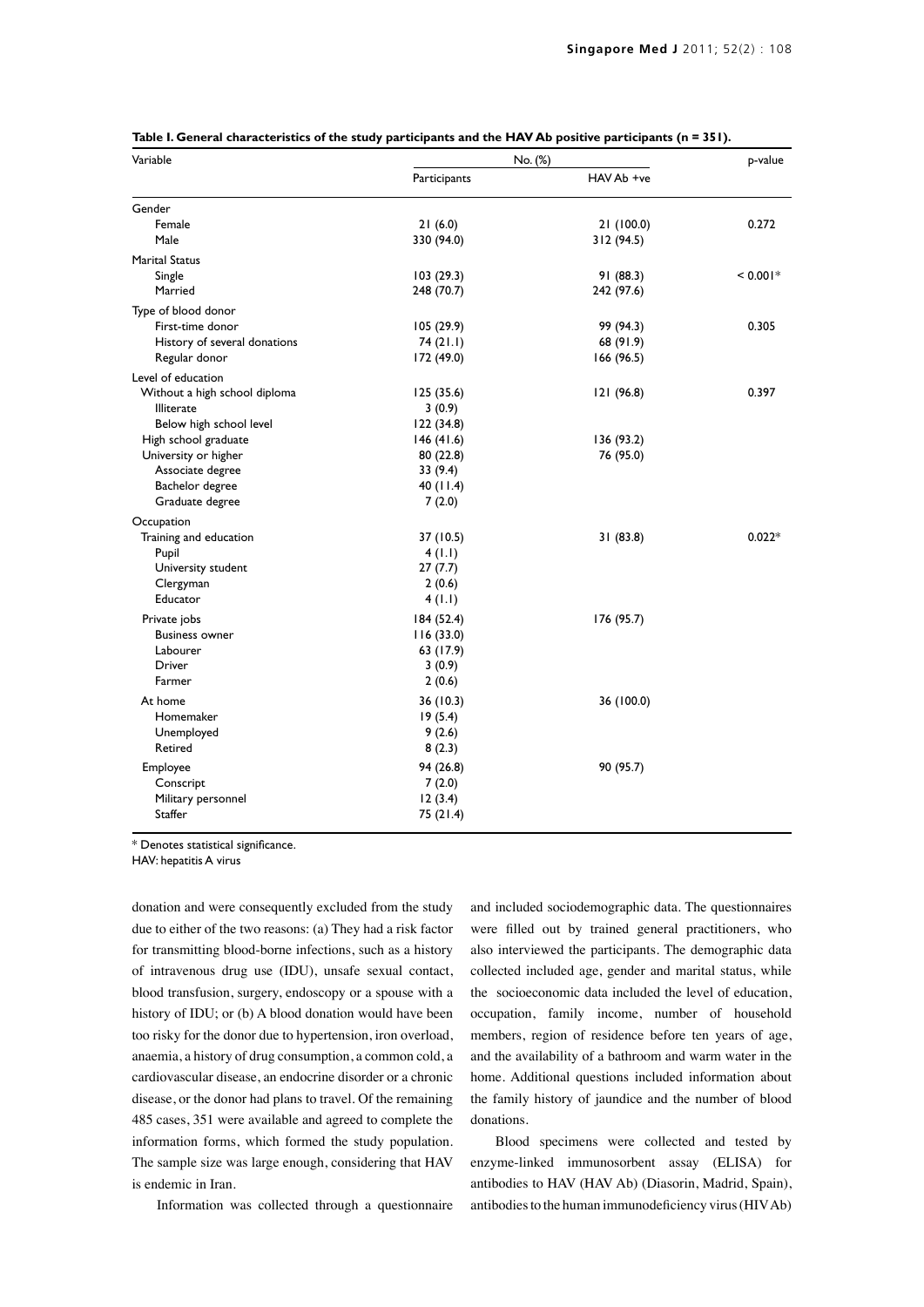| Job Category           | p-value | OR          | 95% CI                   |             |
|------------------------|---------|-------------|--------------------------|-------------|
|                        |         |             | Lower limit              | Upper limit |
| Training and education | 0.030   | 0.230       | 0.061                    | 0.868       |
| Private jobs           | 0.971   | 0.978       | 0.287                    | 3.335       |
| At home                | 0.998   | $7.2 * 107$ | 0.000                    | -           |
| Employee*              | 0.060   |             | $\overline{\phantom{a}}$ |             |
| Constant               | 0.000   | 22.500      | $\overline{\phantom{a}}$ |             |

**Table II. HAV Ab positivity among participants in the different job categories.**

\* Reference group

HAV: hepatitis A virus; OR: odds ratio; CI: confidence interval

(Biotest, Eppelheim, Rhein-Neckar-Kreis, Germany), hepatitis B surface antigen (HBsAg) (Diasorin, Madrid, Spain), and antibodies to the hepatitis C virus (HCV Ab) (Avicina, Tehran, Iran).

Data from the study was analysed using the Statistical Package for the Social Sciences version 15 (SPSS Inc, Chicago, IL, USA) using descriptive statistics presented in terms of percentages as well as the mean and standard deviation. The *t*-test, chi-square test and Fisher's exact test were employed to determine the factors related to HAV Ab positivity. A p-value  $< 0.05$  and a critical  $\alpha$  level of 0.05 were considered to be statistically significant.

### **RESULTS**

Of the 351 blood donors in this study, 172 (49.0%) were regular donors, while the rest were first-time donors or had already made several donations. 330 (94%) participants were male and 21 (6%) were female. The enrolled male vs. female ratio was not reflective of the male vs. female ratio of the population of Qazvin. 248 (70.7%) participants were married and 103 (29.3%) were single. 146 (41.6%) participants were high school graduates and 125 (35.6%) had an education level lower than high school. 116 (33%) participants had a private business, 75 (21.4%) were staffers and 63 (17.9%) were labourers (Table I).

There were no significant differences among the participants with respect to gender, type of blood donation, level of education and HAV Ab positivity. With regard to gender, this may have been due to the low number of female participants enrolled. On the other hand, the prevalence of HAV was higher among married participants than singles (odds ratio [OR] 5.319; 95% confidence interval [CI] 1.939–14.591). We categorised the vocations of the participants into four groups, according to the type of healthcare received (e.g. employees were obliged to perform routine checkups, whereas those with private jobs did not). Participants in education and training-related jobs showed a lower prevalence of HAV Ab positivity (OR 0.23; 95% CI 0.061–0.868), while those who stayed at home were all positive for HAV Ab (Table II).

According to the results of the serologic tests, all the blood donors (100.0%) were HIV negative, one (0.3%) was HBsAg positive and one (0.3%) was HCV Ab positive. Out of the 351 blood donors, 333 (94.9%) were HAV Ab positive and 18 (5.1%) were HAV Ab negative. There was high HAV Ab seropositivity in the study population although the high-risk populations were excluded; this is important from a public health standpoint. There was no statistically significant difference between the availability of a bathroom and a hot water system at home, the region of residence before ten years of age, a family history of jaundice and HAV Ab positivity (Table III). The mean number of household members of blood donors who were HAV Ab positive and HAV Ab negative was  $4.4 \pm 1.8$  and  $4.1 \pm 1.3$ , respectively. The mean monthly family income of the two groups was  $279 \pm 189$  and  $357 \pm 2,430,000$ Rials, respectively. There was no significant difference with regard to the number of household members, family income and HAV Ab positivity. However, older participants showed a higher prevalence of HAV Ab (Table IV).

### **DISCUSSION**

HAV is a major public health problem worldwide, but the disease is of particular concern in less developed countries because of overcrowding, poor or inadequate water supply and other problems associated with low socioeconomic status.(8) In such areas, almost all children develop a natural immunity to HAV, often by contracting and carrying the disease without displaying any symptoms.<sup>(9)</sup> Iran is one of these highly endemic areas; unfortunately, there has been a gross lack of research on HAV in this country. Previous research in Iran's major cities has found high rates of HAV Ab, especially among children and young adolescents. A study conducted in 204 patients who were referred to a liver clinic in Shiraz, southern Iran during a six-month period in 2005 found a very high prevalence of HAV Ab (98%) and negative titres in mostly younger patients.(10) Another study of 1,018 children (six months to 15 years of age) in four major paediatric hospitals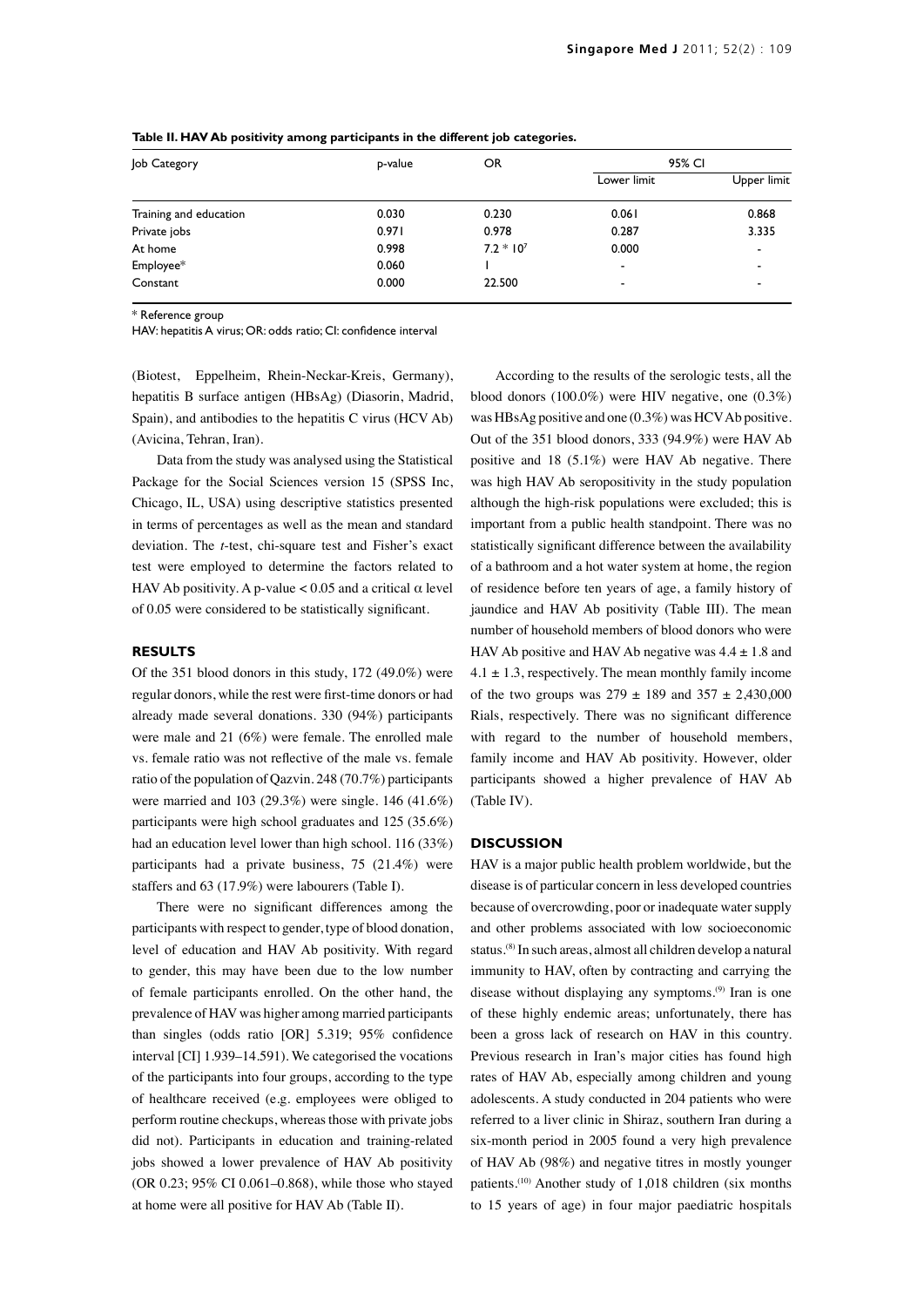|                                             | No. of participants (%) |          | p-value |
|---------------------------------------------|-------------------------|----------|---------|
|                                             | HAV +ve                 | HAV -ve  |         |
| Availability of bathroom at home*           |                         |          |         |
| Yes                                         | 319 (97.6)              | 18 (100) | 0.999   |
| No                                          | 8(2.4)                  | 0(0)     |         |
| Region of residence before 10 years of age* |                         |          |         |
| Urban                                       | 225 (68.8)              | 15(83.3) | 0.192   |
| Rural                                       | 102(31.2)               | 3(16.7)  |         |
| Availability of hot water system at home*   |                         |          |         |
| Yes                                         | 317 (96.9)              | 18 (100) | 0.999   |
| No                                          | 10(3.1)                 | 0(0)     |         |
| Family history of jaundice <sup>†</sup>     |                         |          |         |
| Yes                                         | 6(1.8)                  | 0(0)     | 0.999   |
| <b>No</b>                                   | 319 (98.2)              | 18 (100) |         |

#### **Table III. Socioeconomic factors and HAV seropositivity among the participants.**

 $*$  Data is missing for 6 participants.  $\dagger$  Data is missing for 8 participants.

HAV: hepatitis A virus

#### **Table IV. Number of household members, family income, age and HAV Ab positivity.**

|                             | Mean $\pm$ SD  |                | p-value    |
|-----------------------------|----------------|----------------|------------|
|                             | HAV Ab +ve     | HAV Ab -ve     |            |
| Number of household members | $4.4 \pm 1.8$  | $4.1 \pm 1.3$  | 0.430      |
| Family income <sup>†</sup>  | $2.7 \pm 1.8$  | $3.5 \pm 2.4$  | 0.198      |
| Age                         | $32.6 \pm 9.2$ | $24.5 \pm 5.6$ | $< 0.001*$ |

 $*$  Denotes statistical significance.  $\dagger$  Income is indicated in millions of Rials per month.

SD: standard deviation; HAV: hepatitis A virus

in Tehran reported an immunity rate of 22.3%.<sup>(11)</sup> Finally, a cross-sectional study in the Isfahan province conducted on 816 participants who were above six years of age revealed that only 8.3% were HAV Ab positive, contrary to other studies on HAV in Iran. The authors suggested that the lower prevalence of HAV in Isfahan compared to other regions in Iran could be attributed to the presence of a proper sanitation infrastructure and waste disposal system, as well as a higher level of healthrelated knowledge and education.(12)

Substantial research has been conducted on the prevalence of HAV infection around the world. In Delhi, Indian researchers found that 80% of subjects up to five years of age were HAV Ab positive.<sup>(13)</sup> Turkey has been reported to be a middle endemic area in terms of HAV infection.<sup>(14)</sup> A study conducted in western Turkey reported a prevalence rate of 44% among 711 children and adolescents aged  $2-16$  years.<sup>(15)</sup> In Edirne, a city in the westernmost part of Turkey, 4.4%, 25.0%, 37.3% and 43.2% of those in the 2–5 year, 6–10 year, 11–14 year and 15–19 year age groups, respectively, were found to be HAV Ab positive.<sup>(14)</sup> However, a study of 210 healthy children in the Kunya province in central Turkey found that the prevalence rate of HAV Ab was 67.8% and 25.8% in the rural and urban areas, respectively.<sup>(16)</sup> The rate

of HAV infection has been reported to be much higher in Palestine and Syria. An HAV Ab prevalence rate of 93.7% was found in 396 school children in a Palestinian study, and a prevalence of 50.0% and 95.0% was found in the 1–5 year and 11–15 year age groups, respectively, in a Syrian study.(17,18) In Madrid, a study investigating the prevalence and risk factors of HAV infection in 90 children and 467 blood donors reported a 41.5% overall prevalence of HAV infection. Furthermore, the prevalence rate increased significantly with age from the youngest to oldest age groups. The prevalence rate was also higher for those with a lower level of education.<sup>(19)</sup>

A study of high-risk populations in Victoria, Australia, found that 45% of 2,175 prison inmates and 51.0% of 293 IDUs were seropositive for HAV compared to only 30.0% of the 2,995 blood donors and a general decline in the larger populations. This suggests that both prison inmates and IDUs should be targeted for HAV vaccination.<sup>(20)</sup> In a study of 5,025 samples from blood donors in Portugal, none of the samples tested positive for HAV, leading the authors to conclude that the detection technique used for the study sample (real-time polymerase chain reaction) is easy to implement and should be a standard procedure in all blood banks. $(21)$  Thus, it is possible that the HAV Ab test is not the preferred screening test in regions with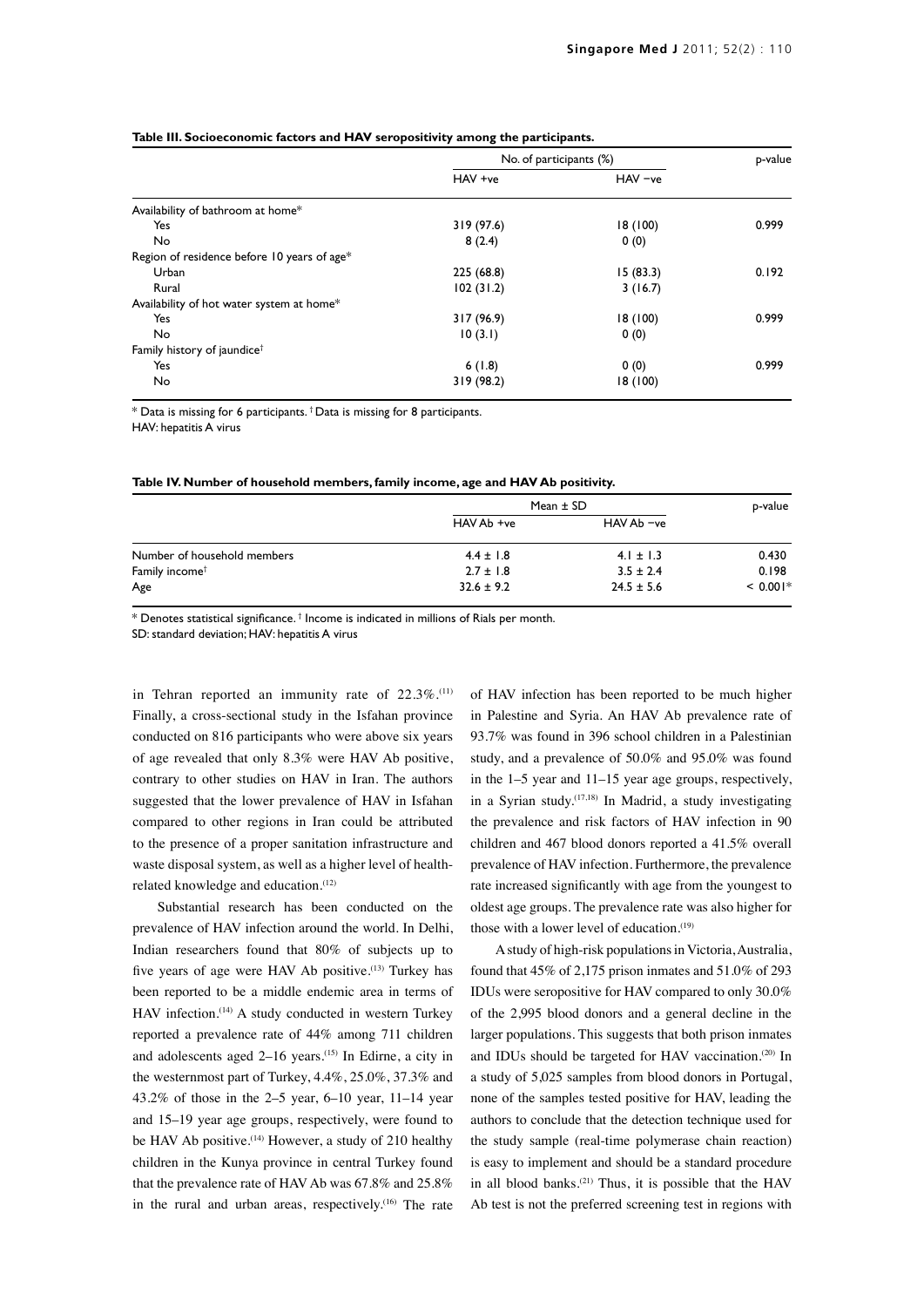a very low prevalence of HAV, while serologic tests are preferred over molecular tests in HAV endemic areas, as they are more economical and easier to perform. In a 1999 study of healthy Chilean adults, researchers evaluated the prevalence of HAV Ab in 215 voluntary blood donors and 295 medical students and health personnel. Most blood donors (90%) tested positive for HAV Ab, whereas only 54% of the health personnel and students tested positive, most likely because of their generally higher socioeconomic status.(22)

Our study found a high prevalence of HAV Ab among adult blood donors in Qazvin, which indicates a high level of childhood contact with HAV in the area. The prevalence was found to be higher among older and married participants, and lower among those with higher levels of education or job training. Improvements to the sanitation infrastructure, the promotion of improved health education programmes as well as enhancements to the waste disposal system are preventive strategies that can be employed to decrease the prevalence of HAV in Qazvin. These are believed to be the main reasons for the low prevalence of HAV in Isfahan compared to the other parts of Iran.<sup>(12)</sup>

The hepatitis A vaccine is a proven and effective method of prevention. A study in Japan confirmed that awareness of HAV and the availability of vaccinations are important to prevent the spread of the disease. $(23)$ In two neighbouring villages in Slovakia, with a total population of 5,000, researchers gave school children the first commercially available HAV vaccine in an attempt to control the progress of a community-wide epidemic. The vaccine was more successful at slowing the outbreak than other techniques like postexposure immunoglobulin.<sup>(24)</sup> Another study investigated the immunogenicity and safety of the HAV strain GBM vaccine among 40 children who were enrolled in a daycare centre in Sao Paulo, Brazil. The results not only revealed that the dead HAV vaccine was safe and effective in areas where HAV infection was highly prevalent, but also found that vaccination should not be ruled out in areas of lower risk, where daycare centres play an important role in promoting the spread of HAV.<sup>(25)</sup> Active vaccinations have also been proposed to be a useful technique for prevention. For instance, in order to stop an outbreak of HAV among children living in a refugee camp in Croatia, 34 children aged 1–15 years were vaccinated (an array of general preventative measures were taken as well).<sup>(26)</sup> In our study, the most at-risk cases were excluded from the sample, and thus the prevalence rates of HBV, HCV and HIV were quite low among our participants. Indeed, the population as a

whole in Iran has been experiencing lower rates of HAV infection over time.(27)

Routine vaccinations against HAV are recommended in children, adolescents and high-risk adults, as there is no specific treatment for hepatitis A. The results of costeffectiveness studies in several developed countries are also in favour of vaccination for children, and to some extent, for adolescents and high-risk adults as well.<sup>(28)</sup> The prevalence of hepatitis A is directly related to personal and community hygiene. Taking into consideration the high prevalence of the disease in Iran, which indicates a low average level of hygiene in the country, it is necessary to educate individuals in every socioeconomic class about HAV and to encourage them to take responsibility for the problem. Moreover, it is crucial to improve upon the sanitation infrastructure and waste disposal systems in order to decrease the prevalence of HAV in areas such as Qazvin. We also suggest a cost-effectiveness analysis study of the HAV vaccine in Iran. It may even be necessary to carry out a well-designed national vaccination programme against HAV.

## **ACKNOWLEDGEMENTS**

The authors wish to thank Ms Parvaneh Hosseini from the ELISA and Routine Division for her hard work and cooperation. We also thank Dr Mahmood Salesi for the valuable statistical consultation.

#### **REFERENCES**

- 1. Ashur Y, Adler R, Rowe M, Shouval D. Comparison of immunogenicity of two hepatitis A vaccines--VAQTA and HAVRIX--in young adults. Vaccine 1999; 17:2290-6.
- 2. Alavi Moghaddam M. Hepatitis A virus: a major global public health problem, especially in developing countries. Hepat Mon  $2005:5:145-9$
- 3. Prevention of hepatitis A through active or passive immunization: recommendations of the Advisory Committee on Immunization Practices (ACIP). MMWR Recomm Rep 1996; 45:1-30.
- 4. Alavian SM. Iraq: a hot zone for HAV infection? Hepat Mon 2005; 5:53-6.
- 5. Sherlock S, Dooley J. Diseases of the liver and biliary system. 11th ed. Oxford: Blackwell, 2002: 273-6.
- 6. Hepatitis A. World Health Organization, Department of Communicable Disease Surveillance and Response (CSR):1-39. Available at: www.who.int/csr/disease/hepatitis/HepatitisA\_ whocdscsredc2000\_7.pdf. Accessed May 8, 2009.
- 7. Sohn YM, Rho HO, Park MS, et al. The changing epidemiology of hepatitis A in children and the consideration of active immunization in Korea. Yonsei Med J 2000; 41:34-9.
- 8. Hollinger FB, Ticehurst JR. Hepatitis A virus. In: Fields BN, Knipe DM, Howley PM, eds. Fields Virology. 3rd ed. Philadelphia: Lippincott-Raven, 1996: 735-82.
- 9. Shapiro CN, Margolis HS. Worldwide epidemiology of hepatitis A virus infection. J Hepatol 1993; 18 Suppl 2:S11-4.
- 10. Saberifiroozi M, Serati AR, Taghvaee T, Marooofi GR, Shirazi KM. Prevalence of hepatitis A virus antibodies in patients with chronic liver disease in Shiraz, Iran. Indian J Gastroenterol 2005;  $24.33 - 4$